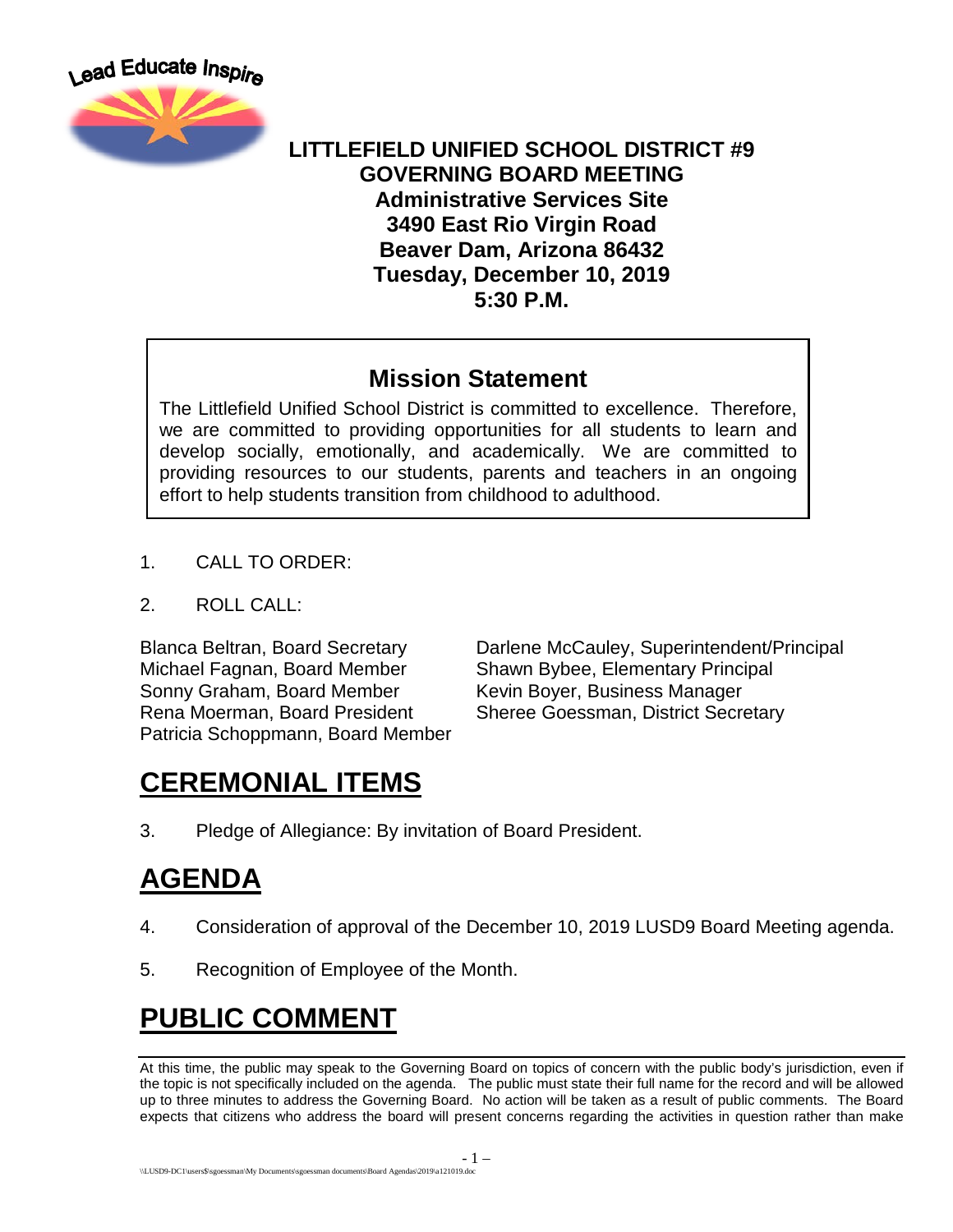

personal attacks upon Board Members, District Personnel or other persons in attendance or absent. In addition, questions or comments on matters that are currently under legal review will not be accepted.

6. Public Comment.

### **INFORMATION AND DISCUSSION:**

- 7. Mr. Boyer, Business Manager.
	- a. Student Activity Account Balance.
	- b. Budget Update
	- c. Food Service Financial.
	- d. Other
- 8. Mr. Bybee, Elementary Principal.
	- a. School Update
	- b. Other
- 9. Mrs. McCauley, Superintendent/Principal
	- a. Upcoming Dates:
		- i. 12/13/2019 No School
		- ii. 12/18/19 Birthday Lunch Bunch BDES
		- iii. 12/18/19 Book Mobile BDHS
		- iv. 12/20/2019 Christmas Program BDES
		- v. 12/20/2019 Christmas Assembly BDHS
		- vi. 12/23/19-01/05/2019 Winter Break
	- b. Recognition
		- i. Elks Lodge cushions for the Elementary Library.
		- ii. Rebecca Hartley and the Assistance League of Southern Utah books to the Elementary Library.
		- iii. Grandmaster Ultras \$244.90 donation to Elementary Running Club.
		- iv. Martin Warehousing \$200 donation towards Elementary Speed Meet Shirts.
		- v. Mike Zielaskowski \$50 donation to Junior Class Senior Trip.
		- vi. Dick Lundgrin \$50 donation to Volleyball
		- vii. Boulevard Home Furnishings \$200 voucher to each school.
		- viii. Ken Garff Ford \$100 Walmart Gift Card for Christmas Graham Fundraiser.
		- ix. Beaver Dam Retirement Community donated school supplies and clothing to the Elementary School.
		- x. Mesquite Elks donated dictionaries to  $3<sup>rd</sup>$  grade students.
		- xi. Smiths Food donated school supplies.
		- xii. Royal Sanitary donated port-potty for football season.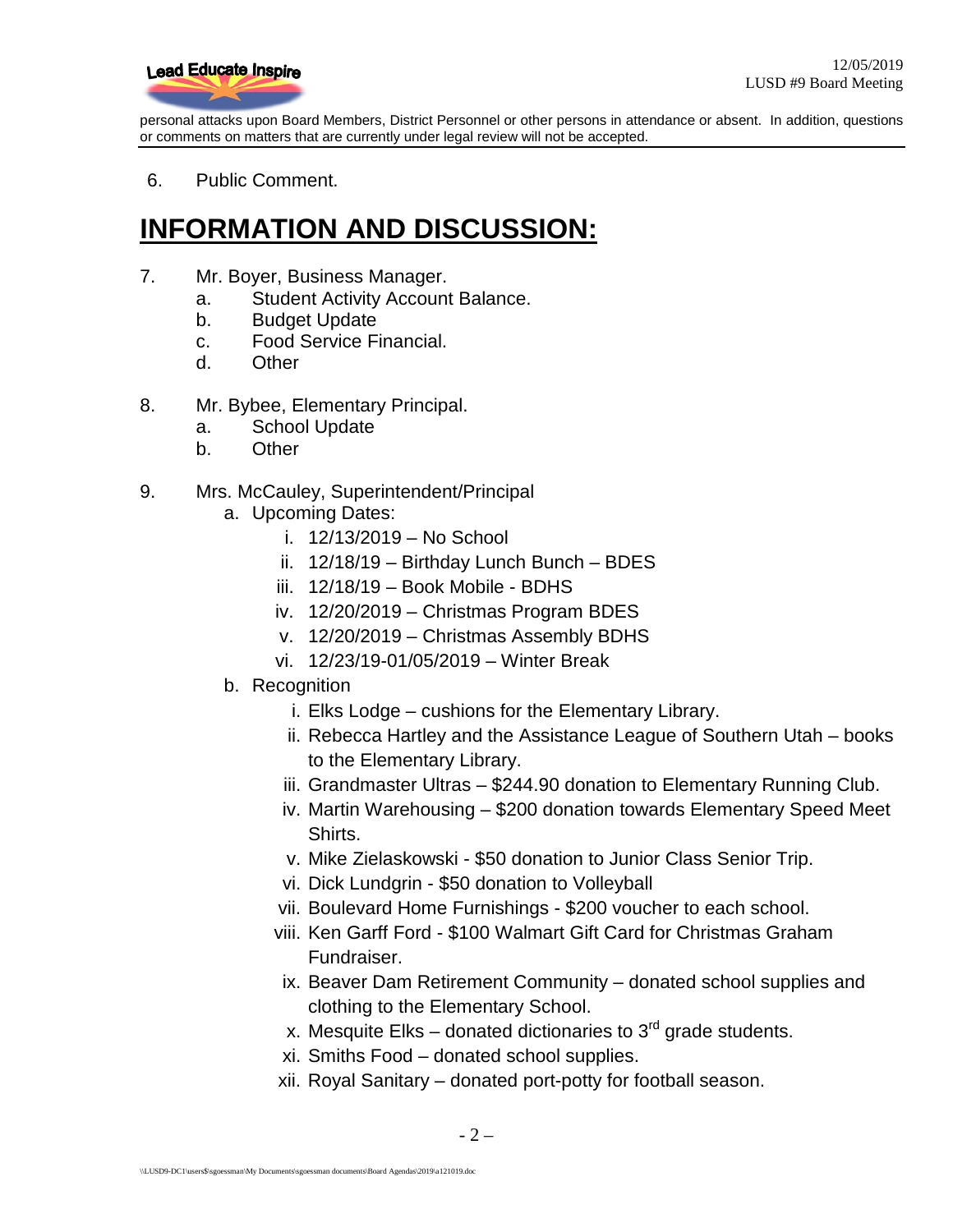

- xiii. Northington Family donated \$50 for Middle School Basketball uniforms.
- xiv. Valley Presbyterian Church donation \$150 for BDHS Drama.
- c. Other
- 10. Board Reports.
	- a. Other
- 11. Update on Old Littlefield School.

# **CONSENT AGENDA**

Approval of Routine Orders of Business. Documentation concerning the matters on the Consent Agenda may be reviewed at the Littlefield Unified School District Office, located at 3490 East Rio Virgin Road, Beaver Dam, Arizona. Any Board Member may request an item be pulled off the agenda for further discussion.

- 12. Consideration of approval of the November 12, 2019 Regular Meeting Minutes.
- 13. Consideration of approval of Vouchers:
	- a. LUSD9 Payroll Vouchers: 11/2011 and 12/2012.
	- b. LUSD9 Vouchers: 1010.
	- c. Stipends Paid None

(Members of the public may view the content of the vouchers 24 hours prior to the board meeting in the district office.)

14. Consideration of approval of FY 2019/2020 Certified and Classified Personnel per the attached list, including the following:

| <b>Name</b>      | <b>Position</b>            | <b>Effective</b><br>Date |
|------------------|----------------------------|--------------------------|
| Chiodini, Robert | School Aide                | 12/02/2019               |
| Quezada, Alma    | <b>Food Service Worker</b> | 12/02/2019               |

15. Consideration of the following staff resignations/terminations:

| <b>Name</b>       | <b>Position Location</b>   | Last       |
|-------------------|----------------------------|------------|
| Fitzgerald, Terry | <b>Food Service Worker</b> | 11/26/2019 |
| Grant, Jolene     | <b>Food Service Worker</b> | 11/26/2019 |
| Quinn, Brescia    | <b>Elementary Teacher</b>  | 12/20/2019 |
| Reyes, John       | <b>School Aide</b>         | 11/22/2019 |

## **ACTION ITEMS AND/OR DISCUSSION**

16. Consideration of a new Kindergarten Teacher position.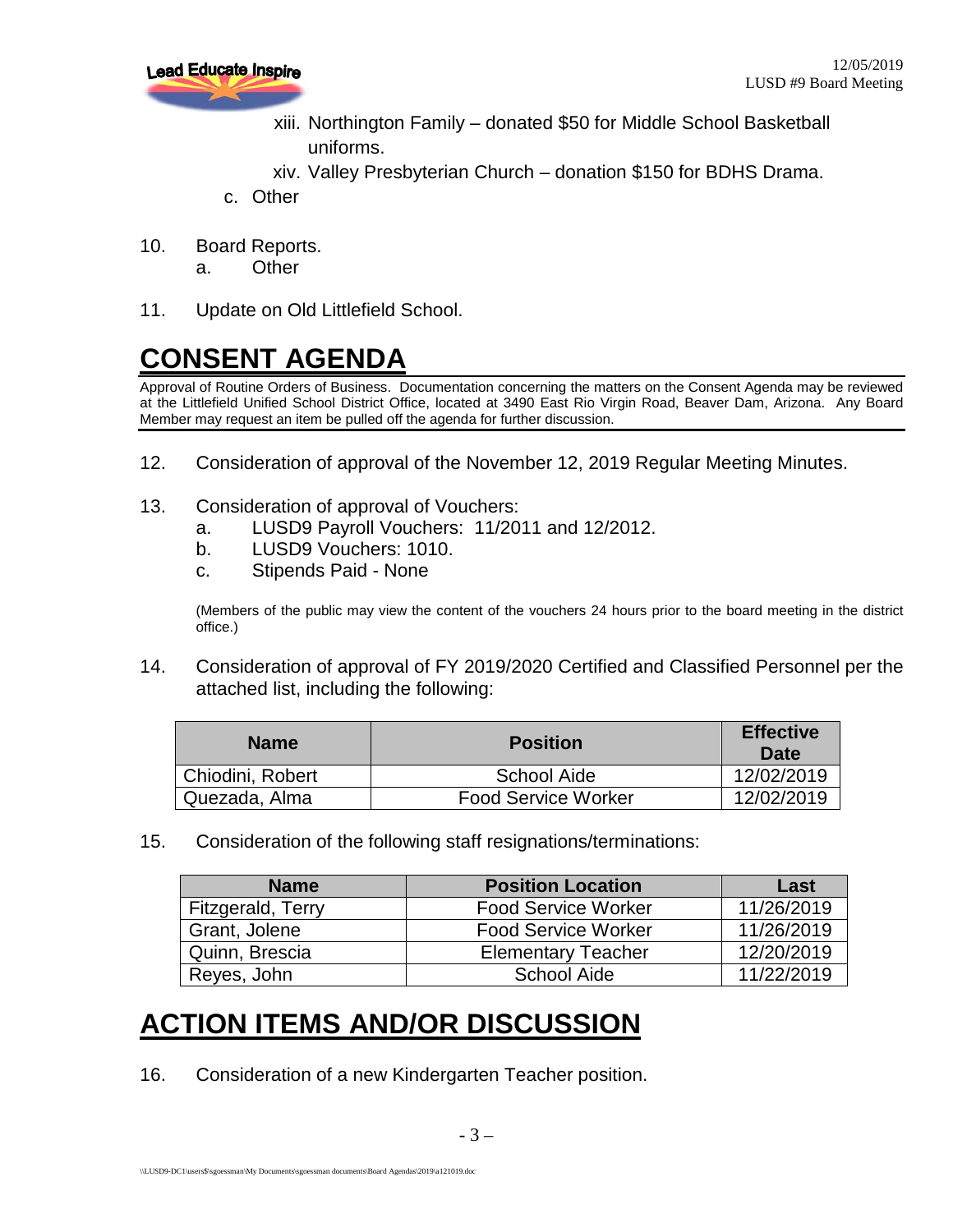

- 17. Consideration of approval of 2020 Budget Revision #1.
	- a. Public Hearing.
	- b. Adoption of 2020 Budget Revision #1.
- 18. Discussion and possible action regarding Governing Board Self Evaluation results.
- 19. Discussion and possible adoption of the Strategic Plan.
- 20. Discussion and possible action regarding moving the Board Meetings to the second Thursday of every month.
- 21. Discussion and possible revision to the Master Calendar.
	- a. Revision for High School exams.
	- b. Revision for preschool.
- 22. Consideration of approval of Superintendent Evaluation Scores by Governing Board and possible contract extension. \*The Board may vote to discuss this item in Executive Session pursuant to ARS § 38- 431.03 (A)(1).
- 23. January Agenda Items.

### **INFORMATION ITEMS**

- 24. News articles about the schools.
- 25. Upcoming Governing Board Conferences:
	- a. ABSA Board Operations And Leadership Training Seminar:
		- i. Friday, January  $24^{th}$  Tucson
		- ii. Wednesday, January  $29^{th}$  Phoenix
		- iii. Friday, February  $7^{th}$  Flagstaff
	- b. ASBA-ASA Annual Conference December 17-19, 2019 Scottsdale, AZ.
- 26. Basketball Schedule.
- 27. Statement from Board Member Graham in regard to public comment from the September 10<sup>th</sup> Governing Board Meeting.

## **EXECUTIVE SESSION**

The Board may move to discuss items in an Executive Session pursuant to ARS §38-431.01 (A)(1), (3) and (4), which authorizes discussion and consideration of employment, assignment, appointment, promotion, dismissal, salaries, disciplining or resignation of a public officer, appointee or employee of the District.

1. Motion to adjourn to executive session.